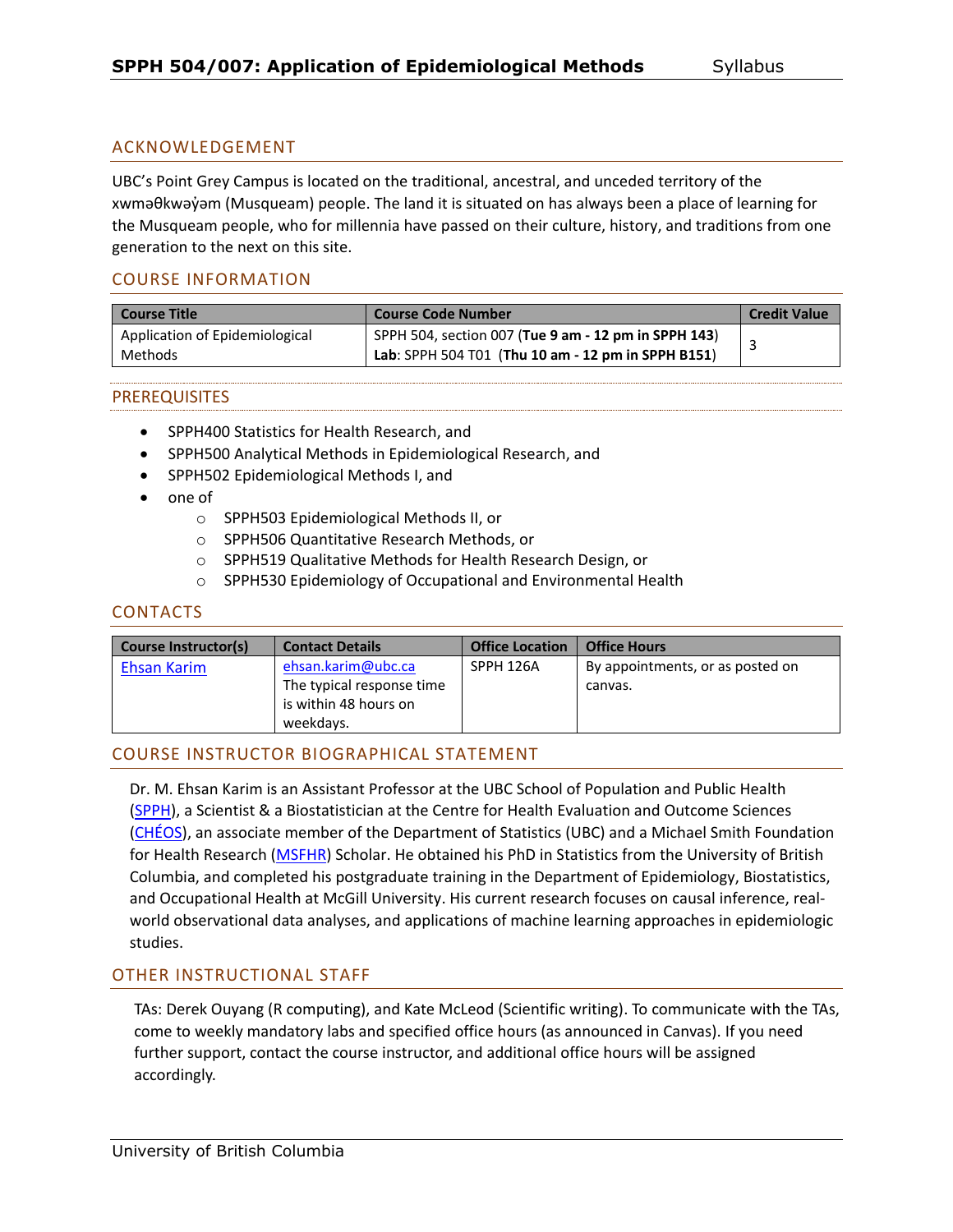# COURSE STRUCTURE

The purpose of this course is to provide students with learning opportunities to understand fundamental epidemiological concepts through the application of methods using population and public health datasets. The purpose is also to introduce students to emerging epidemiological methodologies that are frequently being applied to population and public health-related research questions in prestigious epidemiology journal publications. Basic components of this class include class lecture (**Tue 9 am - 12 pm in SPPH 143**) and lab activities (**Thu 10 am - 12 pm in SPPH B151**; see 'Learning Activities').

|  | <b>SCHEDULE OF TOPICS</b> |  |  |
|--|---------------------------|--|--|
|--|---------------------------|--|--|

| Week #                 | Class topics and submission deadlines                                                                                                                                                                | Lab topics and submission deadlines                                                                                |
|------------------------|------------------------------------------------------------------------------------------------------------------------------------------------------------------------------------------------------|--------------------------------------------------------------------------------------------------------------------|
| # $1(3/5)$<br>Sept)    | Overview of the course<br>$\bullet$<br>Complex survey design                                                                                                                                         | Lab 1: Rstudio and R: data manipulation I<br>$\bullet$                                                             |
| #2<br>(10/12)<br>Sept) | Confounding<br>$\bullet$<br>Creating a statistical analysis plan                                                                                                                                     | Lab 2: Rstudio and R: data manipulation II<br>$\bullet$<br>Submission of lab 1 activity at 10 am.<br>$\bullet$     |
| #3<br>(17/19)<br>Sept) | Regression<br>$\bullet$<br>Scientific writing: Introduction section                                                                                                                                  | Lab 3: R lab on regression fitting<br>$\bullet$<br>Submission of lab 2 activity at 10 am.<br>$\bullet$             |
| #4<br>(24/26)<br>Sept) | Survey data analysis<br>$\bullet$<br>Scientific writing: peer-reviewing<br>$\bullet$<br><b>Submission of scientific writing</b><br>$\bullet$<br>assignment 1 (Introduction section) at<br>9 am.      | Lab 4: R lab on analysis of complex survey<br>$\bullet$<br>data<br>Submission of lab 3 activity at 10 am.<br>٠     |
| # $5(1/3)$<br>Oct)     | Propensity score<br>$\bullet$<br>Scientific writing: Methods section<br>$\bullet$<br><b>Submission of SAP at 9 am.</b><br>$\bullet$                                                                  | Lab 5: R lab on propensity score<br>$\bullet$<br>modelling<br>Submission of lab 4 activity at 10 am.<br>$\bullet$  |
| # 6 (8/10<br>Oct)      | Missing-data<br>$\bullet$<br>Scientific writing: Presenting tables and<br>$\bullet$<br>figures<br><b>Submission of scientific writing</b><br>$\bullet$<br>assignment 2 (Methods section) at 9<br>am. | Lab 6: R lab on missing data analysis<br>$\bullet$<br>Submission of lab 5 activity at 10 am.<br>$\bullet$          |
| #7<br>(15/17)<br>Oct)  | <b>Machine learning</b><br>$\bullet$<br>Scientific writing: Results section<br>$\bullet$<br><b>Submission of the manuscript critique</b><br>$\bullet$<br>at 9 am                                     | Lab 7: R lab on machine learning<br>$\bullet$<br>algorithms<br>Submission of lab 6 activity at 10 am.<br>$\bullet$ |
| #8<br>(22/24)<br>Oct)  | <b>Mid-term Exam</b><br>$\bullet$                                                                                                                                                                    | Lab 8: Rmarkdown for writing<br>$\bullet$<br>Submission of lab 7 activity at 10 am.<br>$\bullet$                   |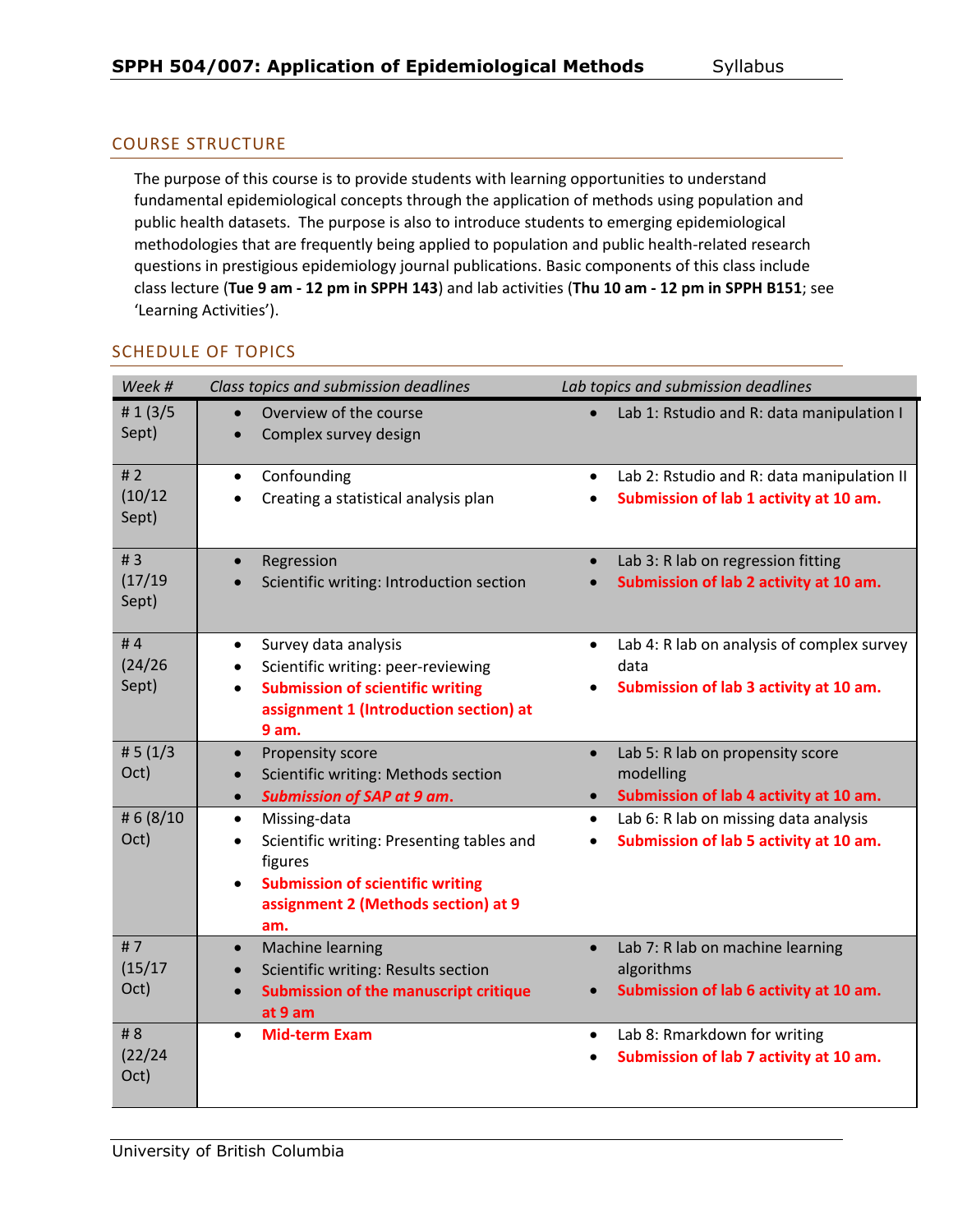| Week #                 | Class topics and submission deadlines                                                                                                                                                                  | Lab topics and submission deadlines                                                                                     |
|------------------------|--------------------------------------------------------------------------------------------------------------------------------------------------------------------------------------------------------|-------------------------------------------------------------------------------------------------------------------------|
| #9<br>(29/31)<br>Oct)  | Survival and multinomial outcomes<br>$\bullet$<br>Scientific writing: Discussion section<br><b>Submission of scientific writing</b><br>$\bullet$<br>assignment 3 (Results section) at 9 am.            | Lab 9: R lab on regression with complex<br>$\bullet$<br>outcomes<br>Submission of lab 8 activity at 10 am.<br>$\bullet$ |
| # 10 $(5/7)$<br>Nov)   | <b>Mediation analysis</b><br>$\bullet$<br>Presenting at seminars and conferences<br>$\bullet$<br><b>Submission of scientific writing</b><br>$\bullet$<br>assignment 4 (Discussion section) at 9<br>am. | Lab 10: R lab on mediation analysis<br>$\bullet$<br>Submission of lab 9 activity at 10 am.<br>$\bullet$                 |
| #11<br>(12/14)<br>Nov) | Longitudinal data analysis<br>$\bullet$<br>Scientific writing: Responding to<br>reviewer comments                                                                                                      | Lab 11: R lab on longitudinal data analysis<br>$\bullet$<br>Submission of lab 10 activity at 10 am.<br>$\bullet$        |
| #12<br>(19/21)<br>Nov) | In-class presentation of the final<br>$\bullet$<br>project: part 1                                                                                                                                     | In-class presentation of the final project:<br>٠<br>part 2<br>Submission of lab 11 activity at 10 am.<br>$\bullet$      |
| #13<br>(26/28)<br>Nov) | Complex causal modelling / Advanced<br>$\bullet$<br>topics<br>Scientific writing: Authorship and<br>abstract                                                                                           | Discussion and review<br>$\bullet$                                                                                      |
|                        | Final paper submission deadline: December 6 <sup>th</sup> (11:59pm).                                                                                                                                   |                                                                                                                         |

### LEARNING OUTCOMES

By the end of this course, students will develop practical skills to:

- Design an appropriate study for a population/public health research question that will help reduce bias;
- Create an analytic dataset from a complex population/public health survey to answer an epidemiological research question, including statistical programming/coding and data management/documentation skills;
- Recognize the scenarios where various data analysis methods are appropriate to answer a research question;
- Apply an appropriate data analysis method to answer a population/public health research question;
- Interpret estimates and conclusions from data analysis methods;
- Describe the assumptions and limitations of data analysis methods;
- Communicate an epidemiological study (design, analytic method, findings and discussion (including issues related to limitations, biases)) in a format suitable for submission to an academic health journal; and
- Present an epidemiological study and analytic method in a format suitable for an academic health conference.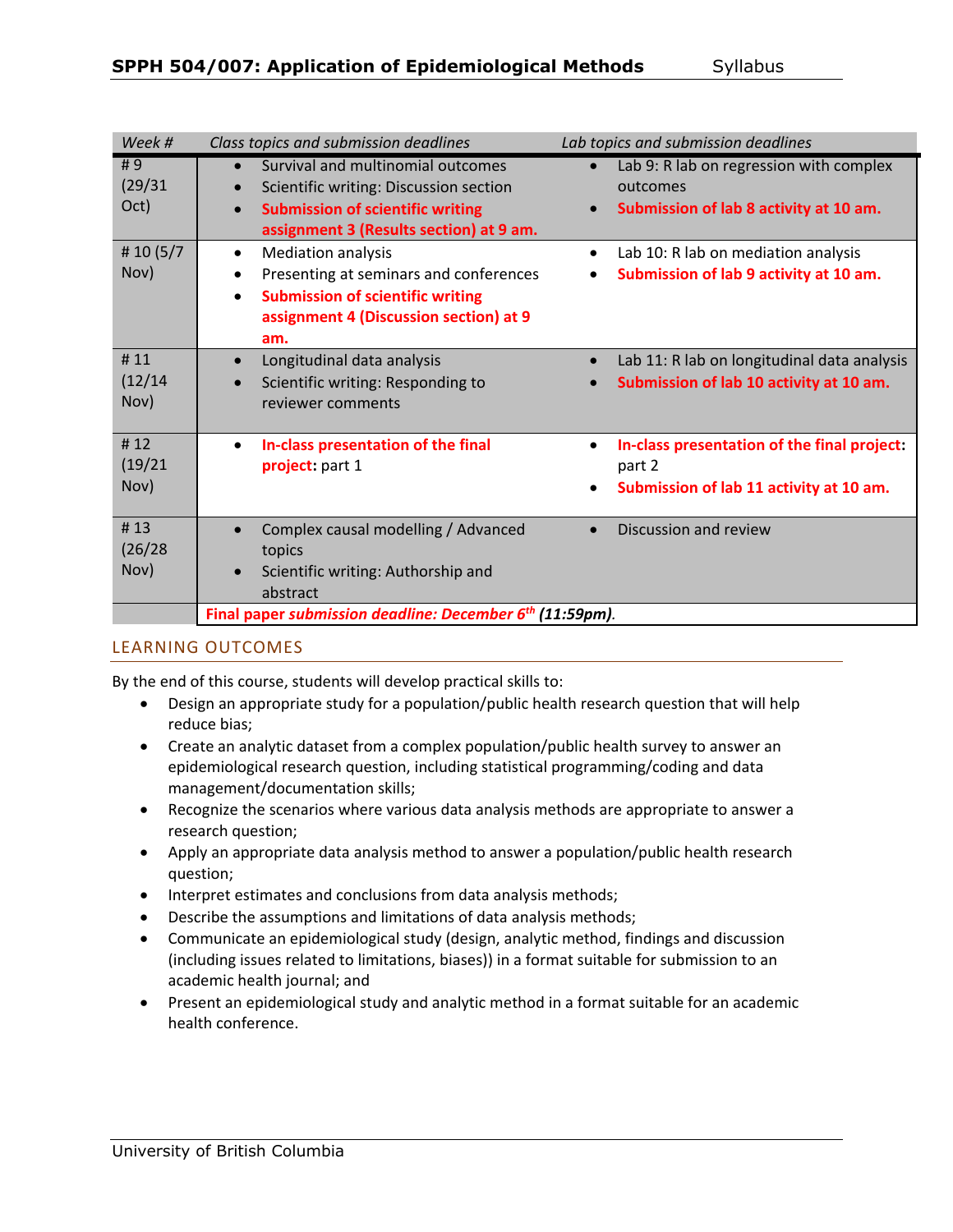## LEARNING ACTIVITIES

- 1. **Pre-class survey and in-class quizzes** [*no grades assigned*]: The surveys consist of several multiple-choice questions assessing understanding of pre-class readings (published academic papers and/or textbook chapters describing advanced epidemiologic methods). Pre-class readings are focused on the application of an epidemiological method to a population/public health issue/research question that will be explored further in class through lectures, instructor demonstrations, in-class student application activities.
- 2. **Weekly lab data analysis activities**: Students will complete in-lab data analysis exercises to apply concepts covered in pre-class reading materials, and in instructor lectures/in-class demonstrations.
- 3. **Statistical Analysis Plan/research proposal related to final project** [*pass/fail*]: Students will propose their own research questions through a statistical analysis plan (SAP). Students will be evaluated on the design of a study and choice of analytic method to answer their research question that reduces bias.
- 4. **Scientific Writing assignments**: 4 scientific writing assignments on given topics. Each assignment will deal with the following sections of a manuscript: introduction, methods, results and discussion.
- 5. **Mid-term exam**: An in-class mid-term written examination (based on topics covered before the mid-term).
- 6. **In-class presentation**: In-class presentation: Students will present the analytic approach for their research question with a focus on the justification of the choice of approach, in a format suitable for an academic health conference.
- 7. **Critique of a published manuscript** [*no grades*]: Students will critique a manuscript provided by the instructor.
- 8. **Class Participation**: For this course, it is essential that students actively participate in-class and lab sessions. Part of the learning objective is how to express statistical and epidemiologic concepts in discussions, and students are expected to make sufficient efforts to contribute positively to the discussions. Grades will be assigned according to the following criteria: (1) clarity and conciseness (2) thoughtfulness (3) insights evident in the verbal contributions.
- 9. **Final Paper**: The Final Paper will have 5 sections: (i) objective and motivation of the study with a brief literature review, (ii) methods description, (iii) bivariable and multivariable results, (iv) discussion outlining strengths and limitations of the study, and (v) appendix with project /statistical analysis coding.

### LEARNING MATERIALS

Required pre-class and weekly reading lists (published papers or textbook chapters) will be updated in the Canvas each week. There is no required textbook. The following textbooks are suggested for further reading (also available via UBC library):

 Scientific writing (available via UBC library): Heard, S. B. (2016). The scientist's guide to writing: How to write more easily and effectively throughout your scientific career. Princeton University Press.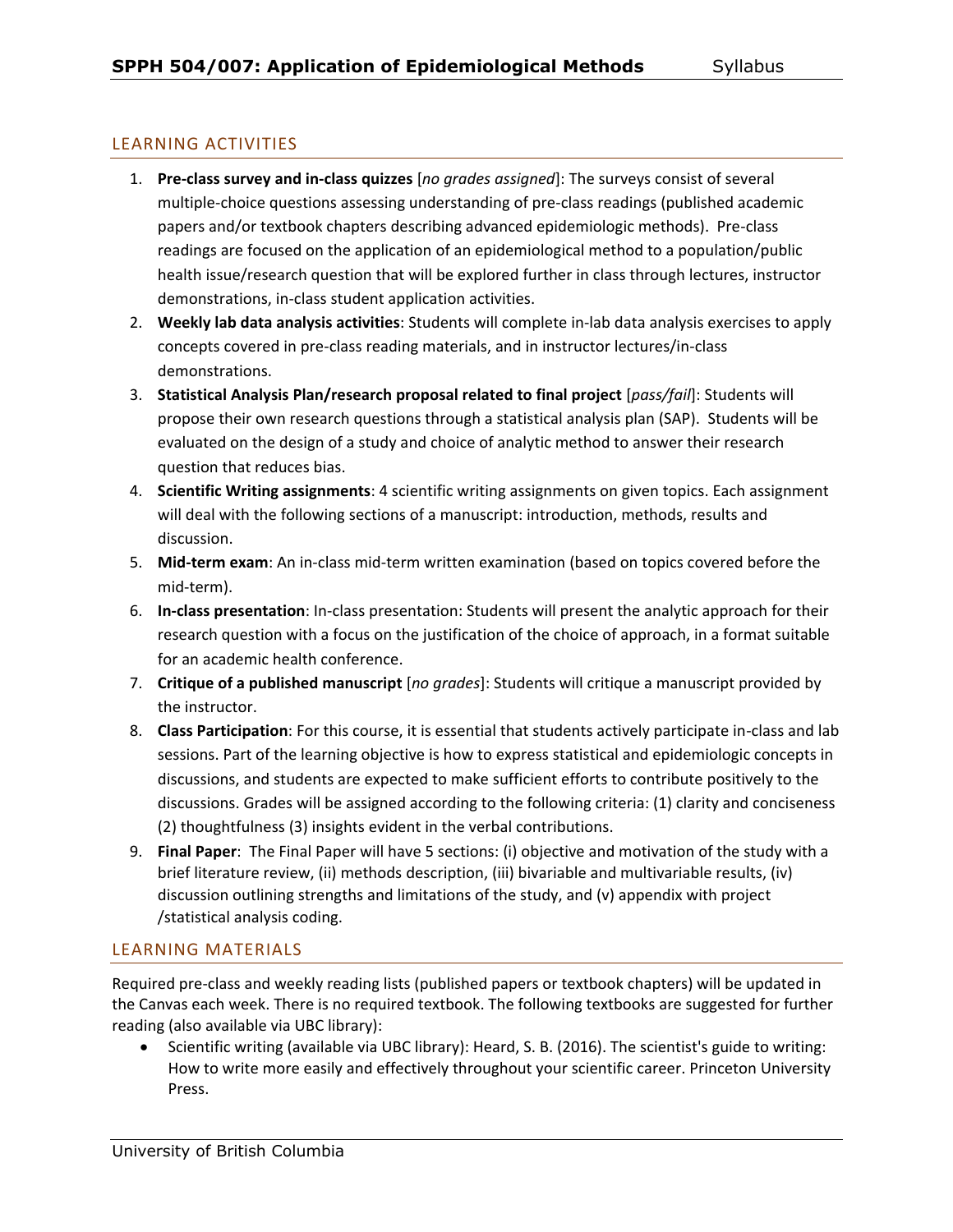Analysis (available via UBC library): Heeringa, S.G., West, B.T., Berglund, P.A (2010) Applied Survey Data Analysis, Taylor & Francis, Florida.

### ASSESSMENTS OF LEARNING

The course will involve pre-class reading materials (journal article focused on the application of epidemiological methods), lectures based on the discussion of the pre-class reading content, and in-class activities and course assignments focused on the application of epidemiological methods. Although students will gain some expertise in statistical computation and programming, this course is focused on the application of epidemiologic analytic methods. Students will be evaluated based on the following elements: (a) understanding of key epidemiologic concepts, (b) understanding of analytic approaches to reduce study biases, (c) the application of epidemiological methods to population and public health research questions, and (d) the appropriate interpretation of analytic estimates from analytic output.

| 1.                                                                                                                     | Pre-class survey and in-class quizzes (participation required)                   | No grades |  |
|------------------------------------------------------------------------------------------------------------------------|----------------------------------------------------------------------------------|-----------|--|
| 2.                                                                                                                     | Weekly lab data analysis activities (11 lab activities)                          | 44%       |  |
|                                                                                                                        | 3. Statistical Analysis Plan/research proposal related to the final project      | Pass/Fail |  |
|                                                                                                                        | 4. Scientific Writing Assignments (4; not directly related to the final project) | 16%       |  |
| .5.                                                                                                                    | Mid-term exam                                                                    | 10%       |  |
| 6.                                                                                                                     | In-class presentation                                                            | 5%        |  |
|                                                                                                                        | 7. Critique of a published manuscript (participation required)                   | No grades |  |
| 8.                                                                                                                     | Class Participation*                                                             | 5%        |  |
| 9.                                                                                                                     | <b>Final Paper</b>                                                               | 20%       |  |
| معرف وعمومات نسمع على ومع ولم عمروا ورباس على اومعون اومام معا الزرن /موتانه وزوز الموسي ومواصل كم معاونون وملع ومرموك |                                                                                  |           |  |

\**Points from the grades of 'class-participation' will be deducted if a student doesn't participate in preclass survey, in-class quizzes or critique of a published manuscript.*

**Late Assignments**: Pre-class/in-class/weekly survey answers, Assignments, and the Final Paper must be submitted via Canvas. Typically, no late submissions will be accepted. Extensions of the due date for the assignments will be considered pending extenuating circumstances with the approval of the instructor. The instructor will require documentation of extenuating circumstances (medical certificates, etc.). Assignments submitted later than the due date will be penalized 10% of the possible grade for each day past due.

### UNIVERSITY POLICIES

UBC provides resources to support student learning and to maintain healthy lifestyles but recognizes that sometimes crises arise and so there are additional resources to access including those for survivors of sexual violence. UBC values respect for the person and ideas of all members of the academic community. Harassment and discrimination are not tolerated nor is suppression of academic freedom. UBC provides appropriate accommodation for students with disabilities and for religious observances. UBC values academic honesty and students are expected to acknowledge the ideas generated by others and to uphold the highest academic standards in all of their actions.

Details of the policies and how to access support are available on **[the UBC Senate website.](https://senate.ubc.ca/policies-resources-support-student-success)**

### OTHER COURSE POLICIES

**Plagiarism**: Students are expected to review the Student Discipline section of the [UBC Calendar](http://www.calendar.ubc.ca/vancouver/index.cfm?tree=3,54,111,959) and know what constitutes plagiarism and academic misconduct, and that such activities are subject to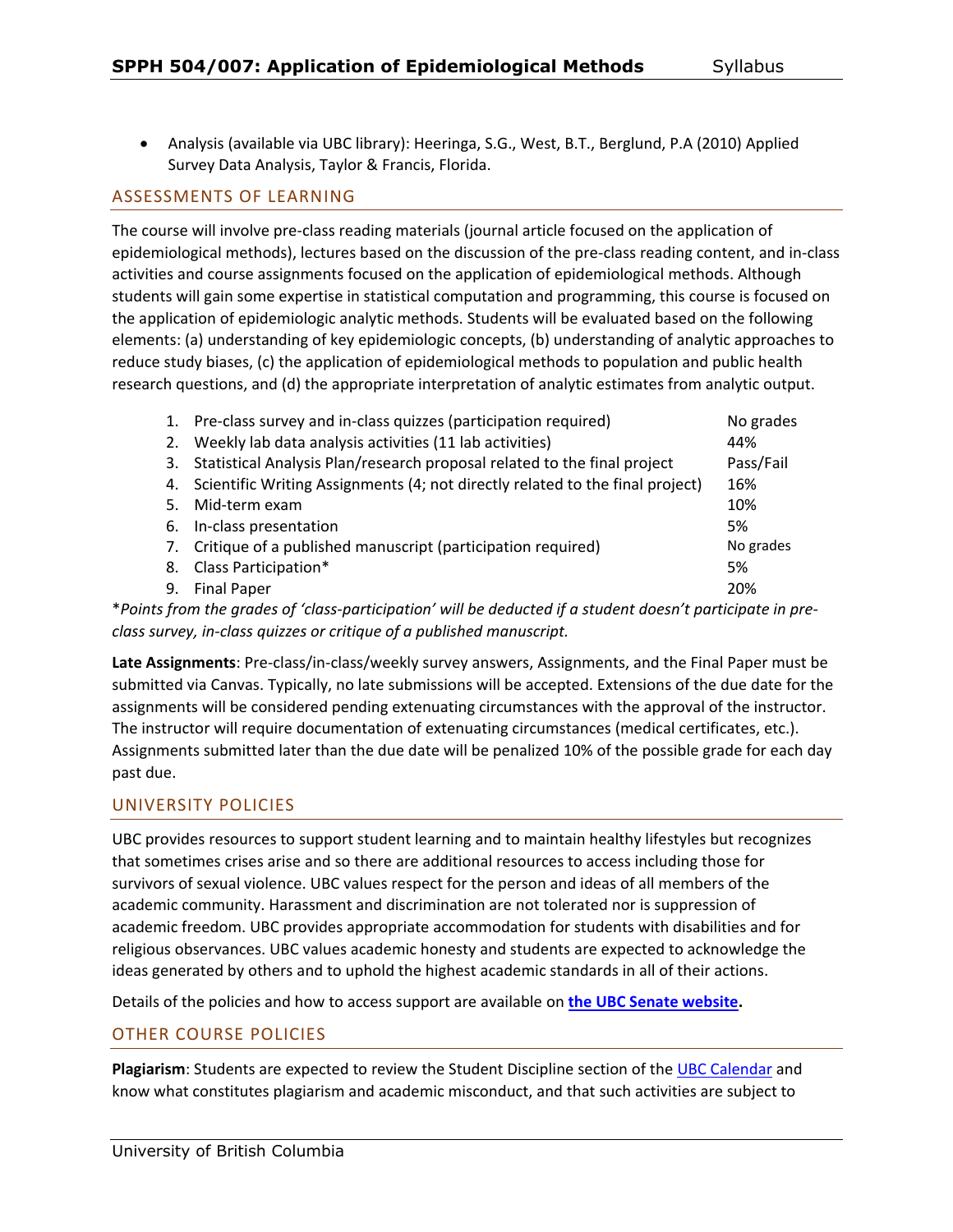penalty.

**Grading:** Adapted from the UBC Department of Educational Studies, Graduate Course Grading Policy, D. Pratt:

• A Level (80% to 100%): A+ is from 90% to 100%: It is reserved for exceptional work that significantly exceeds course expectations. Also, achievement must satisfy all the conditions below. A is from 85% to 89%: A mark of this order suggests a very high level of performance on all criteria used for evaluation. Contributions deserving an A are distinguished in virtually every aspect. They show that the individual (or group) significantly shows initiative, creativity, insight, and probing analysis where appropriate. Further, the achievement must show careful attention to course requirements as established by the instructor. A- is from 80% to 84%: It is awarded for the high quality of performance, no problems of any significance, and fulfilment of all course requirements.

• B Level (68% to 79%): This category of achievement is typified by adequate but unexceptional performance when the criteria of assessment are considered. It is distinguished from A-level work by problems such as one of the more significant errors in understanding, superficial representation or analysis of key concepts, the absence of any special initiatives, or lack of coherent organization or explanation of ideas. The level of B work is judged by the severity of the difficulties demonstrated. B+ is from 76% to 79%, B is from 72% to 75%, and B- is from 68% to 71%

• C Level (55% to 67%): Although a C+, C, or C- grade may be given in a graduate course, the Faculty of Graduate Studies considers 68% as a minimum passing grade for doctoral graduate students.

# LEARNING ANALYTICS

Learning analytics includes the collection and analysis of data about learners to improve teaching and learning. This course will be using Canvas that capture data about student's activity and provide information that can be used to improve the quality of teaching and learning. In this course, the instructor plans to use analytics data to:

- View overall class progress
- Track students' progress in order to provide them with personalized feedback
- Review statistics on course content being accessed to support improvements in the course
- Assess the student's participation in the course.

### LEARNING RESOURCES

• All course materials (lecture slides, pre-class readings and video, assignments) will be posted on the Canvas course website.

• Required pre-class/weekly readings (listed at the end of this document) can be downloaded from either the Canvas course website or from the UBC library website.

• Access to a computer with R software (R, RStudio, R markdown, free of charge) is necessary for all course work. Students need to bring their own laptop computer to class with the R software installed. Course instruction will be provided strictly in R.